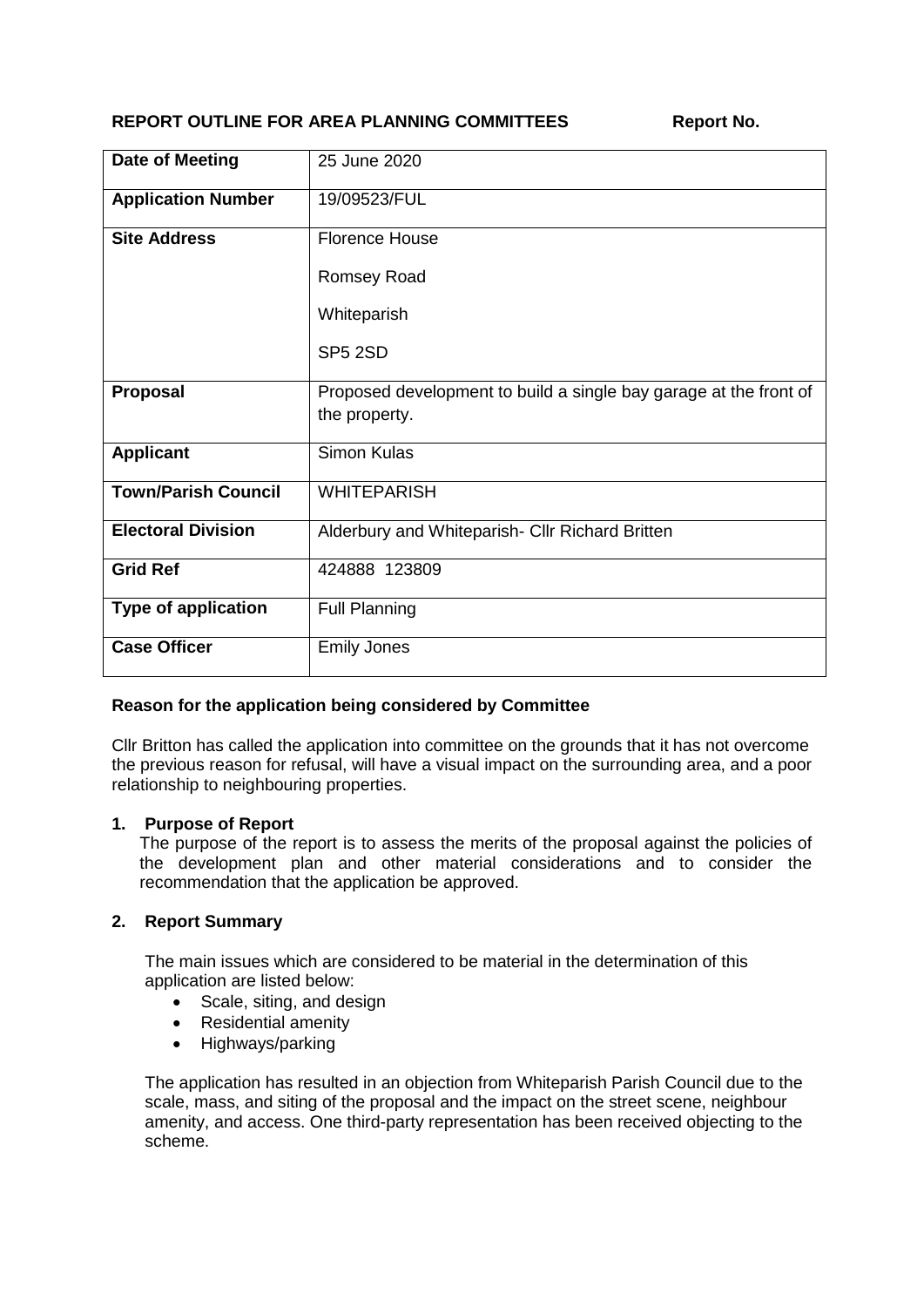### **3. Site Description**

The application site is a detached two-storey dwellinghouse accessed off Romsey Road. The site is situated within an established residential area in Whiteparish, designated a large village under CP1, 2, and 24 of the WCS.

### **4. Planning History**

17/00444/FUL Erection of 2 bay garage to front of property. Refused April 2017

*1. The proposed garage would be sited directly in front of the main dwellinghouse and would be readily visible in the surrounding street scene, being positioned closer to the road than the existing dwellinghouses. The proposed garage, by reason of its scale, mass and siting would be visually prominent and would have a detrimental impact on the character and setting of the street scene. The proposed development is therefore considered contrary to the aims and objectives of CP57 of the Wiltshire Core Strategy and the aims and objectives of the National Planning Policy Framework.*

18/03584/FUL Erection of 2 bay garage/outbuilding (Resubmission of 17/00444/FUL). Refused July 2018

> *1. The development proposal is substantially the same as the previously refused scheme (LPA ref: 17/00444/FUL). The proposed garage would be sited directly in front of the main dwellinghouse and would be readily visible in the surrounding street scene, being positioned closer to the road than the existing dwellinghouses. The proposed garage, by reason of its scale, mass and siting would be visually prominent and would have a detrimental impact on the character and setting of the street scene. The proposed development is therefore considered contrary to the aims and objectives of CP57 of the Wiltshire Core Strategy and the aims and objectives of the National Planning Policy Framework.*

### **5. The Proposal**

The application proposes to erect a single bay, hipped roof garage at the front of the property. It would measure 3.3m by 6m and have a height of 3.6m.

### **6. Local Planning Policy**

Wiltshire Core Strategy Core Policy 1: Settlement strategy Core Policy 2: Delivery strategy Core Policy 24: Settlement strategy: Southern Wiltshire Community Area Core Policy 57: Ensuring high quality design and place shaping

Government Guidance: National Planning Policy Framework 2019 (NPPF) Planning Policy Guidance (NPPG)

### **7. Summary of consultation responses**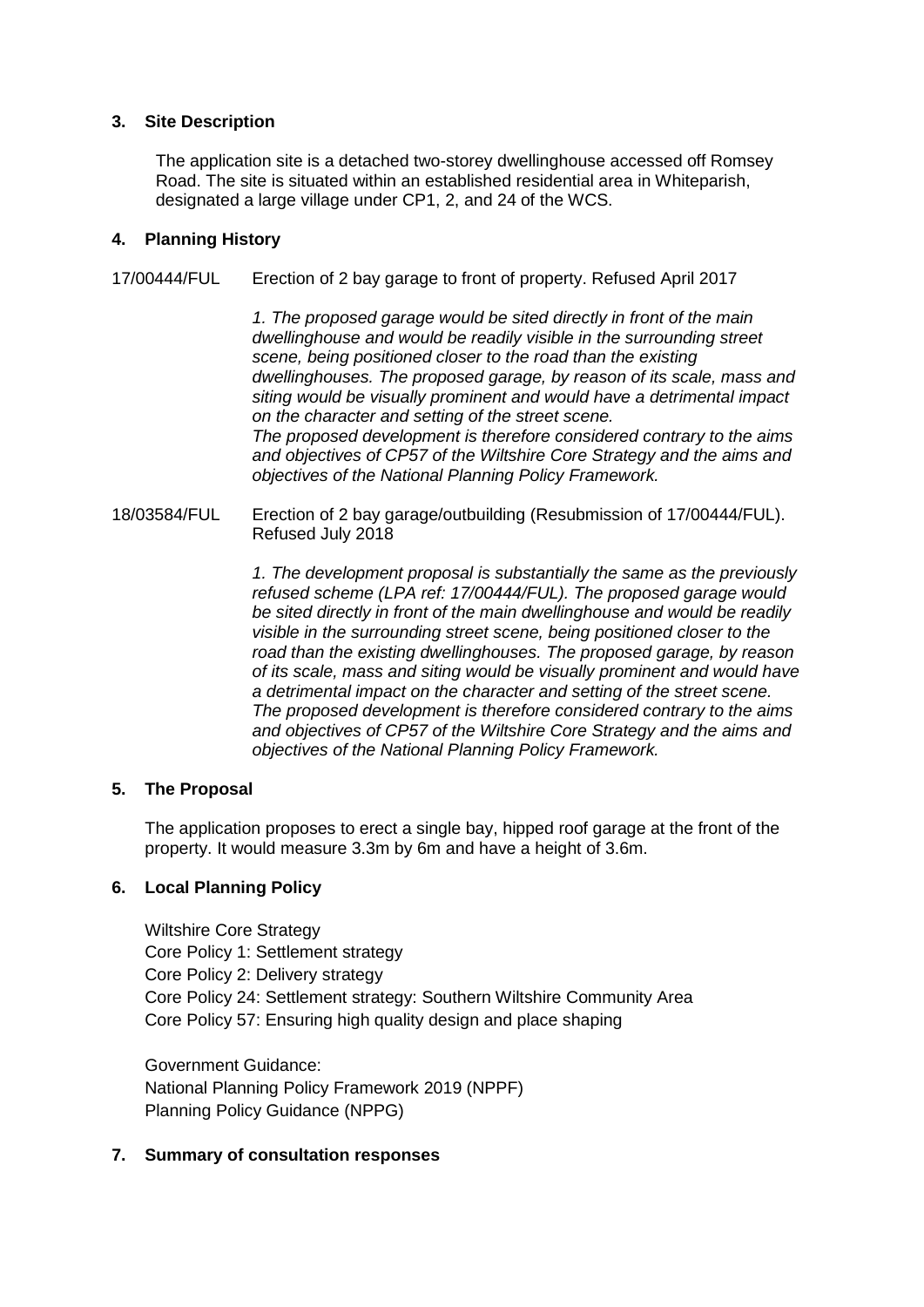**Whiteparish Parish Council –** Whiteparish Parish Council recommends refusal to this application on detrimental impact on the street scene, it will impede on neighbours amenity and access along with scale, mass and siting.

**WC Highways -** Thank you for the confirmation of the location of the garage and that it is proposed to be set back from the highway.

I would have no objection to a hedge being planted along the boundary of Florence House, provided that it is not allowed to grow higher than 600mm above carriageway level and is maintained as such to maintain visibility of both pedestrians on the footway and vehicles on the carriageway.

If a hedge is proposed, I recommend that no highway objection be raise providing the following condition is attached to any permission.

(WD16) The development hereby permitted shall not be first brought into use until the area between the nearside carriageway edge and a line drawn 2.4 metres parallel thereto over the entire site frontage has been cleared of any obstruction to visibility at and above a height of 600mm above the nearside carriageway level. That area shall be maintained free of obstruction at all times thereafter.

REASON: In the interests of highway safety.

### **8. Publicity**

The application was advertised via a site notice (posted on 16 January 2020) and neighbour notification letters dated 17 December 2019. The consultation period expired on 6 February 2020.

One third-party representation has been received from a neighbouring occupier at Mulberry House objecting to the proposal. Their response is summarised as follows:

- Inappropriately placed
- Impact on outlook
- Incongruous to the surrounding area

### **9. Planning Considerations**

Section 70(2) of the Town and Country Planning Act 1990 and section 38(6) of the Planning and Compulsory Purchase Act 2004 require that the determination of planning applications must be made in accordance with the Development Plan, unless material considerations indicate otherwise.

### **9.1 Principle of development**

The site is located within the larger village of Whiteparish where development is considered to be acceptable in principle an CP1, 2, and 33 of the WCS. However, two previous schemes for a garage building have been refused on this site. Therefore this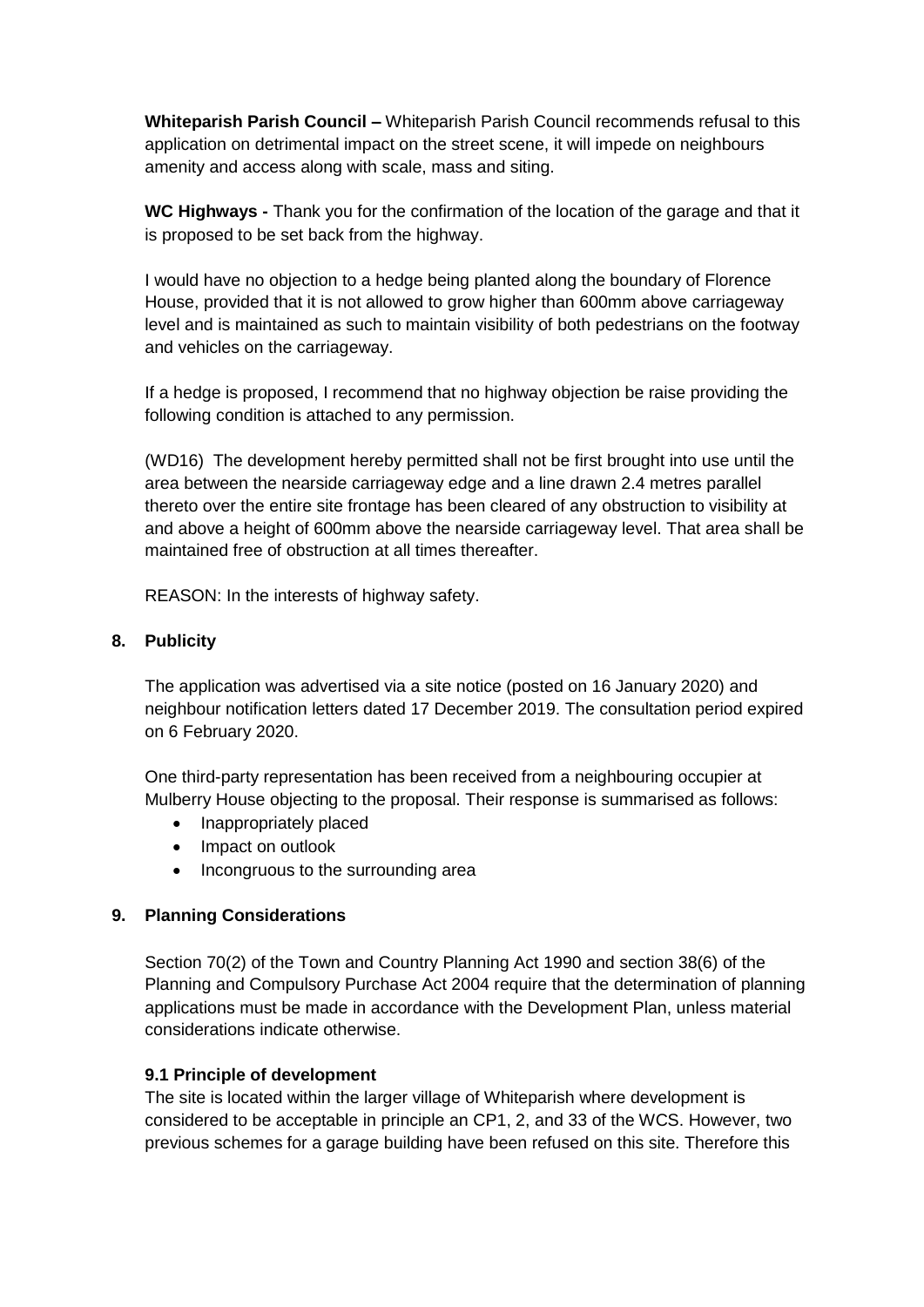proposal needs to overcome the previous reasons for refusal. The following report covers this aspect.

## **9.2 Scale, siting, and design**

Core Policy 57 states a high standard of design is required in all new development, including extensions, alterations, and changes of use to existing buildings. Development is expected to create a strong sense of place through drawing on the local context and being complimentary to the locality.

The previous scheme was for a timber double garage with a clay tiled roof situated along the eastern side boundary in the front garden as shown in the drawing below.



The proposed garage has been reduced in size from the previous schemes and is now a single bay garage measuring 3.3m by 6m with an overall height of 3.6m. It is set back from the road by approximately 3.5m and would be positioned parallel to the road.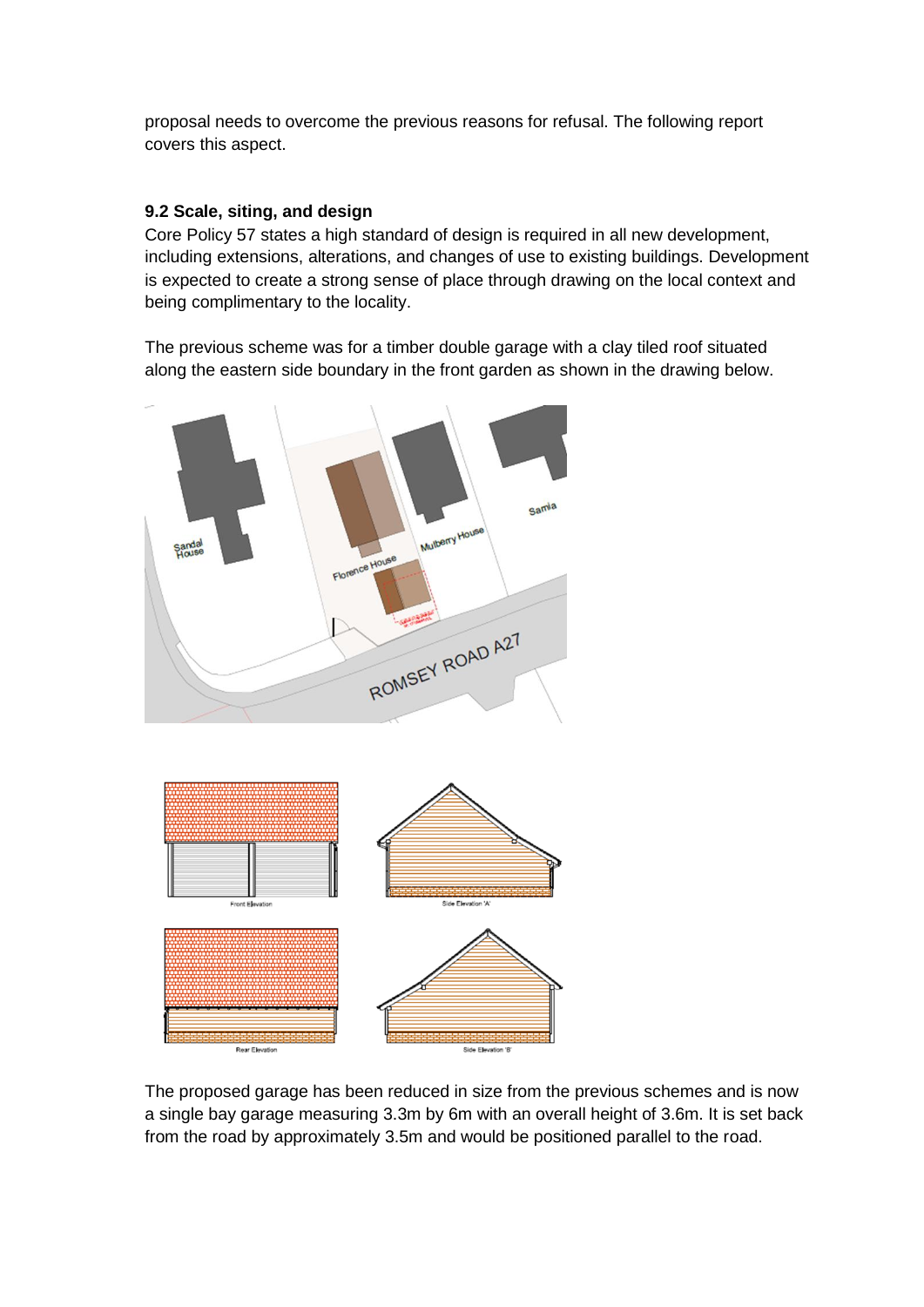

The applicant has confirmed that the garage cannot be located at the side of the dwelling as the sewer pipe runs through this area. The reduction in the mass of the garage lessens its visual impact on the street scene and it is not considered that it would appear so incongruous with the character of the area to warrant a refusal on this basis.

The proposed garage is of a typical design and would be constructed in timber with a tiled roof and timber-clad above a brink plinth walls which are considered to be appropriate.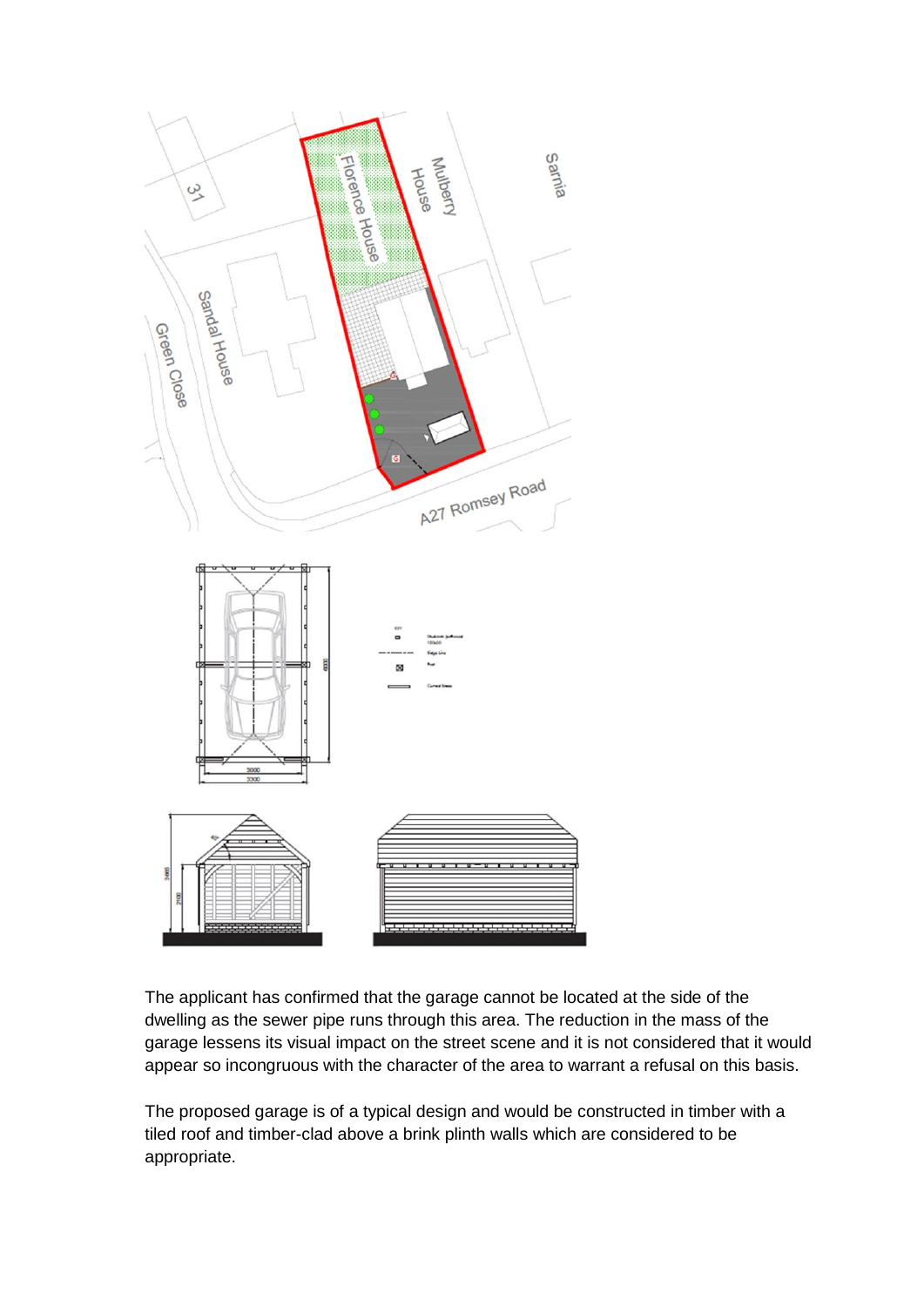### **9.3 Impact on residential amenity**

Core Policy 57 requires that development should ensure the impact on the amenities of existing occupants is acceptable, and ensuring that appropriate levels of amenity are achievable within the development itself, and the NPPF's Core Planning Principles (paragraph 17) includes that planning should 'always seek to secure high quality design and a good standard of amenity for all existing and future occupants of land and buildings.'

Given the size and the orientation of the garage, there would be some limited shading of the neighbour's access/turning area during the later hours of the day however this would not sufficiently harm the amenities of the neighbour to warrant refusal. The garage would be visible at an oblique angle from the neighbour's window but due to the single storey design and distance from the neighbouring property it would not cause a significant loss of outlook.

For these reasons, it is considered that a refusal on neighbour amenity grounds would be difficult to sustain.

### **9.4 Highways/parking**

Criteria (ix) of Core Policy 57 aims to ensure that the public realm, including new roads and other rights of way, are designed to create places of character which are legible, safe and accessible.

WC Highways have considered the proposed development and have responded with no objection. The proposal is therefore considered to be acceptable in terms of highway safety including visibility.

# **10. Conclusion (The Planning Balance)**

Compared to the previous refused scheme, the proposed garage significantly reduces the scale, bulk, and mass of the proposal thereby reducing its impact on the visual amenity of the area and overcoming the previous reason for refusal. The proposal therefore conforms to the objectives of CP57 of the WCS and the aims of the NPPF and the recommendation is that planning permission should be granted.

### **RECOMMENDATION**

Approve, subject to the following conditions:

1) The development hereby permitted shall be begun before the expiration of three years from the date of this permission.

REASON: To comply with the provisions of Section 91 of the Town and Country Planning Act 1990 as amended by the Planning and Compulsory Purchase Act 2004.

2) The development hereby permitted shall be carried out in accordance with the following approved plans and documents:

Location Plan – drawing no. SC04-900-1st

Proposed Site Layout – drawing no. SC04-1000-1st – dated 30/11/2019